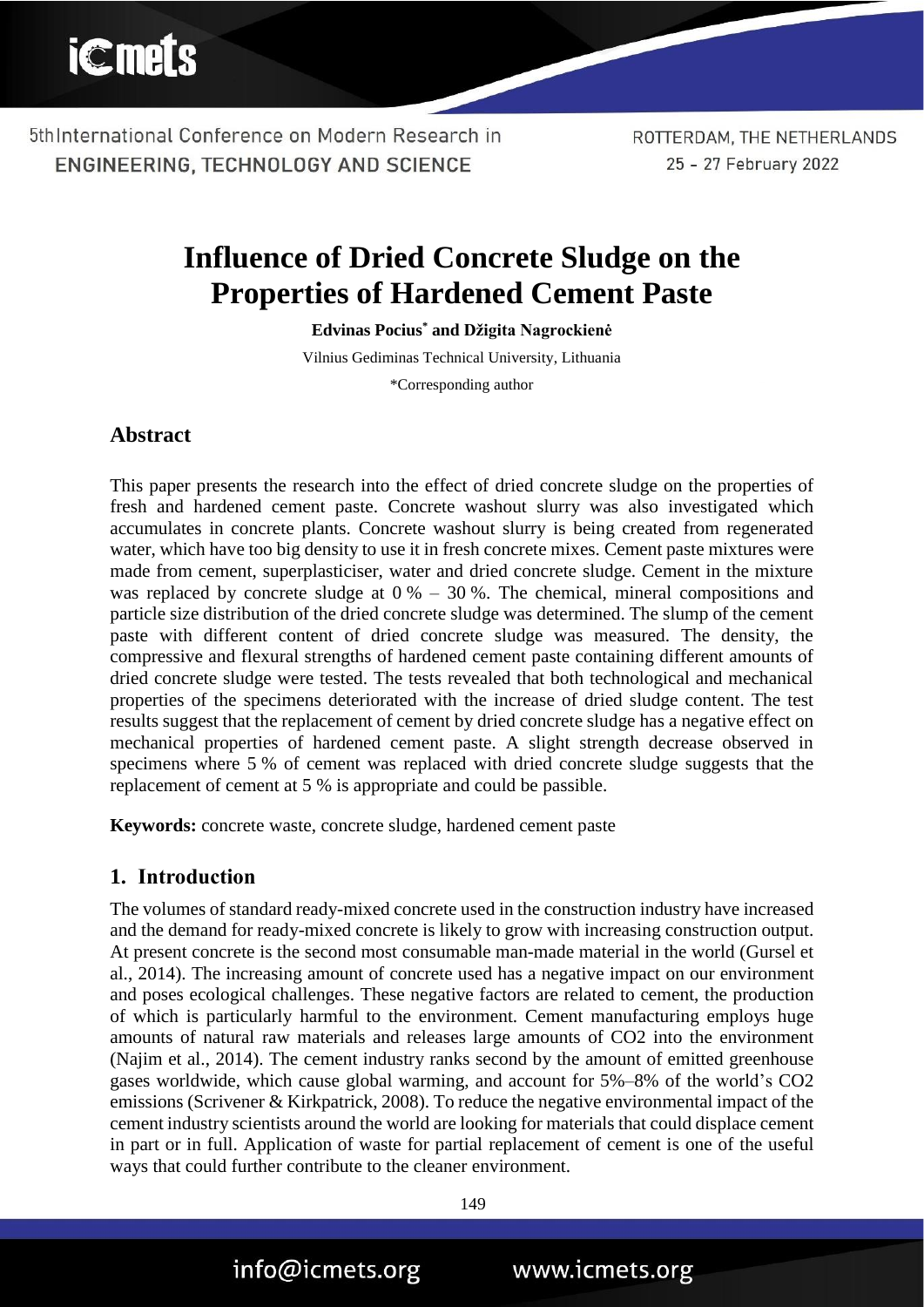# **iCmets**

# 5th International Conference on Modern Research in ENGINEERING, TECHNOLOGY AND SCIENCE

ROTTERDAM, THE NETHERLANDS 25 - 27 February 2022

Some waste materials, such as blast furnace slag or fly ash, are already widely used in the production of composite cements. There is also considerable information in the literature on ternary blended cements. There is evidence that the use of additional cement-based materials in certain proportions can improve the mechanical strength of cement pastes (Ghrici et al., 2007). Concrete sludge generated in concrete plants could be used as a substitute cement-based material. This waste material generated from the washout of concrete mixer trucks upon their return from construction sites. The concrete mix can be left in the mixer trucks overnight if set retarders are added (Lobo et al., 1995; Paolini & Khurana, 1998), but usually the residue is washed out or poured into settling tanks. Researchers estimated (Orsi, 1994; Borger et al., 1994) that 9-cubic-meter concrete mixer trucks return approx. 200–400 kg of plastic concrete mix to the plants by the end of the work day. The returned mix is diluted with a large volume of water and poured into a concrete segregation plant where the aggregates are separated and washed out, and the water with suspended particles is discharged into settling tanks. Depending on the volumes of materials used in the concrete, about 70 % of the aggregates can be recovered, while the remaining 30 % do not wash out and remain in the slurry (Xuan et al., 2018).

There were attempts to use concrete sludge in other industries too. Researchers (Schoon et al., 2013) proposed to use concrete sludge in Portland clinker manufacture, but the process was too complicated due to unstable chemical composition of concrete washout slurry. Other researchers (Cerema, 2016) proposed to use concrete sludge as recycled aggregate in road building, even though the permitted leaching limits were exceeded. The possibility of using concrete sludge as a cement-based material for stabilising foundations and road construction was investigated (Zhang & Fujiwara, 2007). The use of concrete sludge was also attempted in the production of glass ceramic components (Tian et al., 2007).

Researchers (Ferriz-Papi, 2014) describe a number of ways for using recycled products from the concrete mix returned to the mixing plant. The reported test results show that the basic properties of concretes improved when sand was replaced with dried concrete sludge. It is also possible to use higher volumes of washout water in the production of concrete mixtures if the sand content in concrete mixes is adjusted according to the water density.

Dried concrete sludge was also used to replace limestone filler (Audo et al., 2016). Deteriorated workability and technological properties of fresh mixes were the two main drawbacks observed in that research. For this reason, a higher amount of superplasticizer was required, and the compressive strength values varied considerably over a wide range, from -30 % to +17%.

The same researchers (Audo et al., 2018) also studied sludge from concrete mix manufacturers and found that the sludge contained a high proportion of cement particles and a low proportion of sand particles. The sludge described in their paper contained 9.7 % of cement, 38.7 % of sand and 11.6 % of limestone filler.

There were attempts to substitute cement or sand with concrete washout slurry; however, the drop in compressive strength was observed and appropriate substitution proportions were not determined (Pistili & Peterson, 1975). Possibilities to use concrete sludge in concrete block manufacture were also investigated (Hossain et al., 2017). The experiments focused on the variation of cement content in batch of the blocks and aggregate content in another batch. All blocks made of different compositions of concrete mix complied with applicable requirements.

150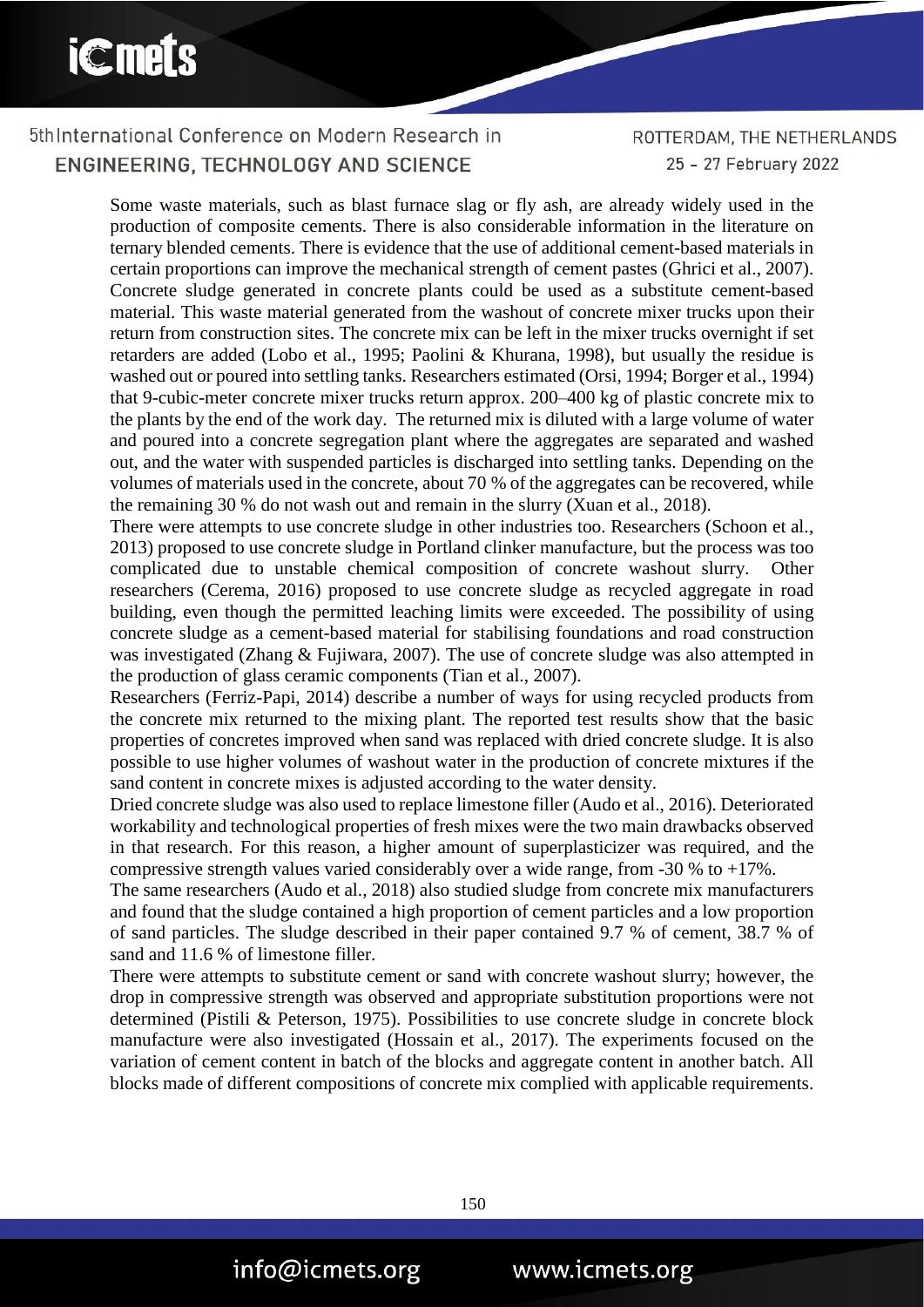## **2. Materials and methods of testing**

Cement CEM I 42,5 R complying with LST EN 197-1 and dried concrete sludge, obtained through the washing process of left over concrete and separating it from coarse aggregates, were used. The physical properties of dried concrete sludge are given in Table 1 and the chemical composition of the sludge is given in Table 2.

*Table 1. Properties of dried concrete sludge.*

| Properties                     | Dried concrete sludge |
|--------------------------------|-----------------------|
| Specific surface area, $m/g^2$ | 316                   |
| Particle density, $kg/m3$      | 2774                  |
| Bulk density, $\text{kg/m}^3$  | 826                   |

*Table 2: Chemical composition of dried concrete sludge.*

| Chemical composition of concrete sludge, % |                  |                   |                 |                   |      |      |                  |                  |      |      |             |
|--------------------------------------------|------------------|-------------------|-----------------|-------------------|------|------|------------------|------------------|------|------|-------------|
| CaO                                        | SiO <sub>2</sub> | AlO <sub>23</sub> | SO <sub>3</sub> | FeO <sub>23</sub> | MgO  | 2KO  | 2PO <sub>5</sub> | TiO <sub>2</sub> | SrO  | MnO  | $\cap$<br>U |
| 40.9                                       | 14.9             | 3.14              | 2.40            | 2.37              | 2.26 | 0.89 | 0.38             | 0.21             | 0.06 | 0.04 | 0.0         |

The specific surface area and particle size distribution of the dried concrete sludge particles were determined by using a Cilas 1090 LD particle size analyser (dry dispersion) in the range of 0.01 µm to 500 µm, using air as a carrier. The particles were dispersed by ultrasonication until 12 % distribution of the material in the medium was achieved. The measurement time was 60 s. The standard operating system *Fraunhöfer* was used*.*

The granulometric analysis of the dried concrete sludge showed that the prevailing average particle size of the dried concrete sludge used was 15.85 µm.10 % of the particles were smaller than 3.35 µm and 10 % were larger than 35.31 µm. Figure 1 shows the particle distribution of the dried concrete sludge.



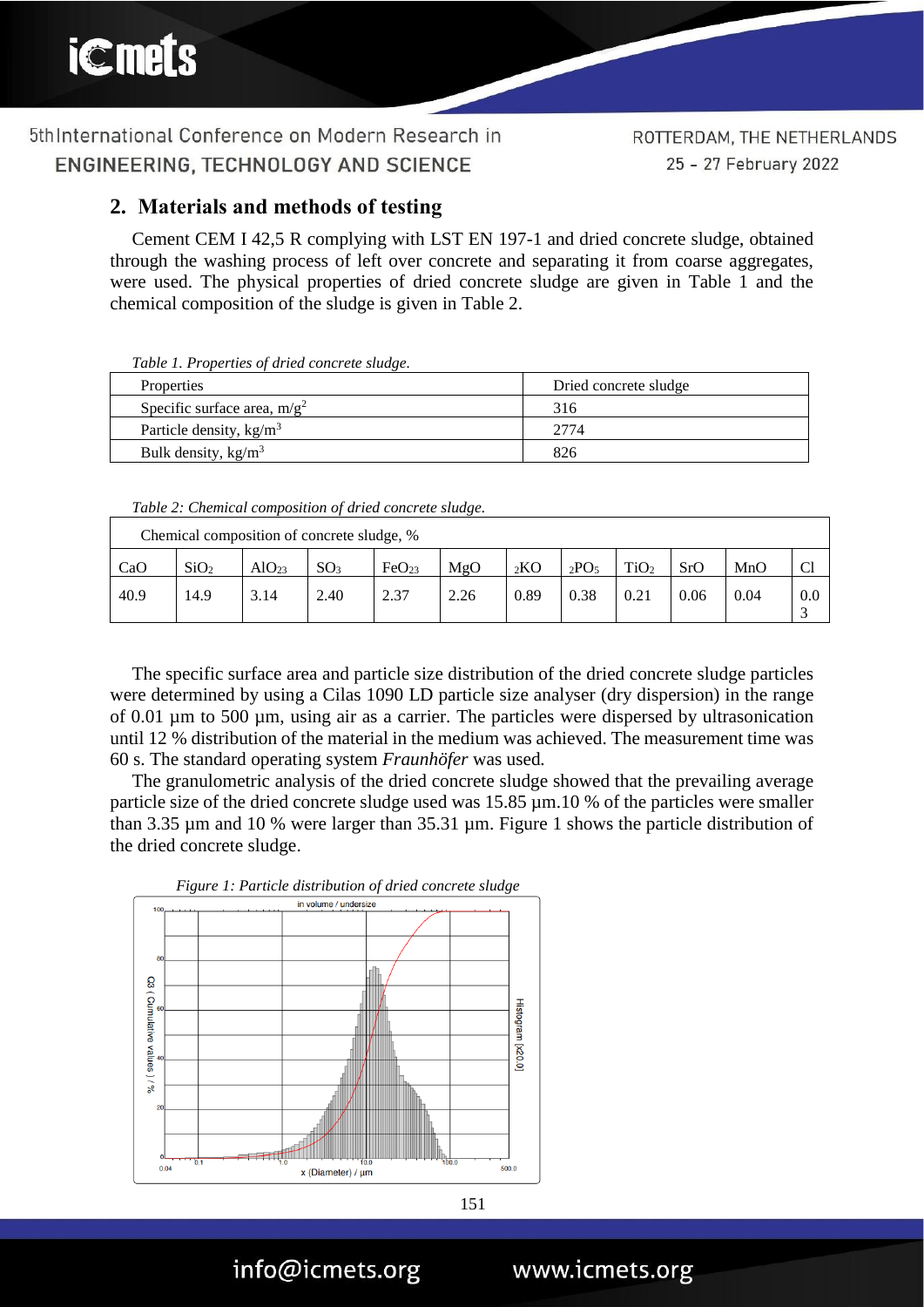X-ray diffraction analysis was done on *BRUKER AXS D8 ADVANCE* diffractometer with the following test parameters: CuK radiation, Ni filter, detector step 0.02°, intensity measuring span 0.5 s, the anode voltage  $U = 40$  kV, and the amperage I = 40 mA. The accuracy of the Xray diffraction analysis was  $2\theta = 0.01$  °.

X-ray fluorescence analysis was performed on a Bruker X-ray S8 Tiger WD spectrometer. A rhodium (Rh) tube was used, with anode voltage Ua up to 60 kV and amperage I up to 130 mA. The specimens were measured under helium atmosphere. The measurements were done using the SPECTRA Plus QUANT EXPRESS method. The microstructure of the concrete sludge was analysed using a scanning electron microscope (SEM) workstation Helios NanoLab 650.

Hardened cement paste specimens were prepared from cement, superplasticiser, water and dried concrete sludge. All materials were dosed by weight. A mechanical mixer was used for mixing. The cement was first mixed with water and superplasticiser and afterwards an appropriate quantity of dried concrete sludge was added.

The compositions of hardened cement paste specimens are given in the Table 3. Different batches of the specimens were made by replacing cement with dried concrete sludge and thus reducing the cement content in the mix. The quantities of water and superplasticizer were kept the same in all specimens.

| <b>Batches</b>           |      | ∠  |    |    |    | ന  |    |
|--------------------------|------|----|----|----|----|----|----|
| Cement, %                | 100  | 95 | 90 | 85 | 80 |    | 70 |
| Water, %                 | 100  |    |    |    |    |    |    |
| Chemical admixture, %    | 0.40 |    |    |    |    |    |    |
| Dried concrete sludge, % |      |    | 10 | 15 | 20 | 25 | 30 |
| W/c                      | 0.35 |    |    |    |    |    |    |

*Table 3. Mixing proportion of hardened cement paste*

The main properties of the specimens were determined by reference to the relevant standards. The slump of the mixtures was determined according to LST EN 123-505:2019, the density of hardened cement paste according to LST EN 12390-7:2019, the compressive strength according to LST EN 12390-3:2019, and the flexural strength according to LST EN 12390- 5:2019.

#### **3. Research results and discussion**

The X-ray structure analysis of the dried concrete sludge is shown in Figure 2. The sludge mainly contained calcite, 36 %; other minerals detected were: portlandite, 16 %, dolomite, 14 %, quartz, 11 %, larnite, 10.7 %, kuzelite, 7.6 % and ettringite, 3.8 %.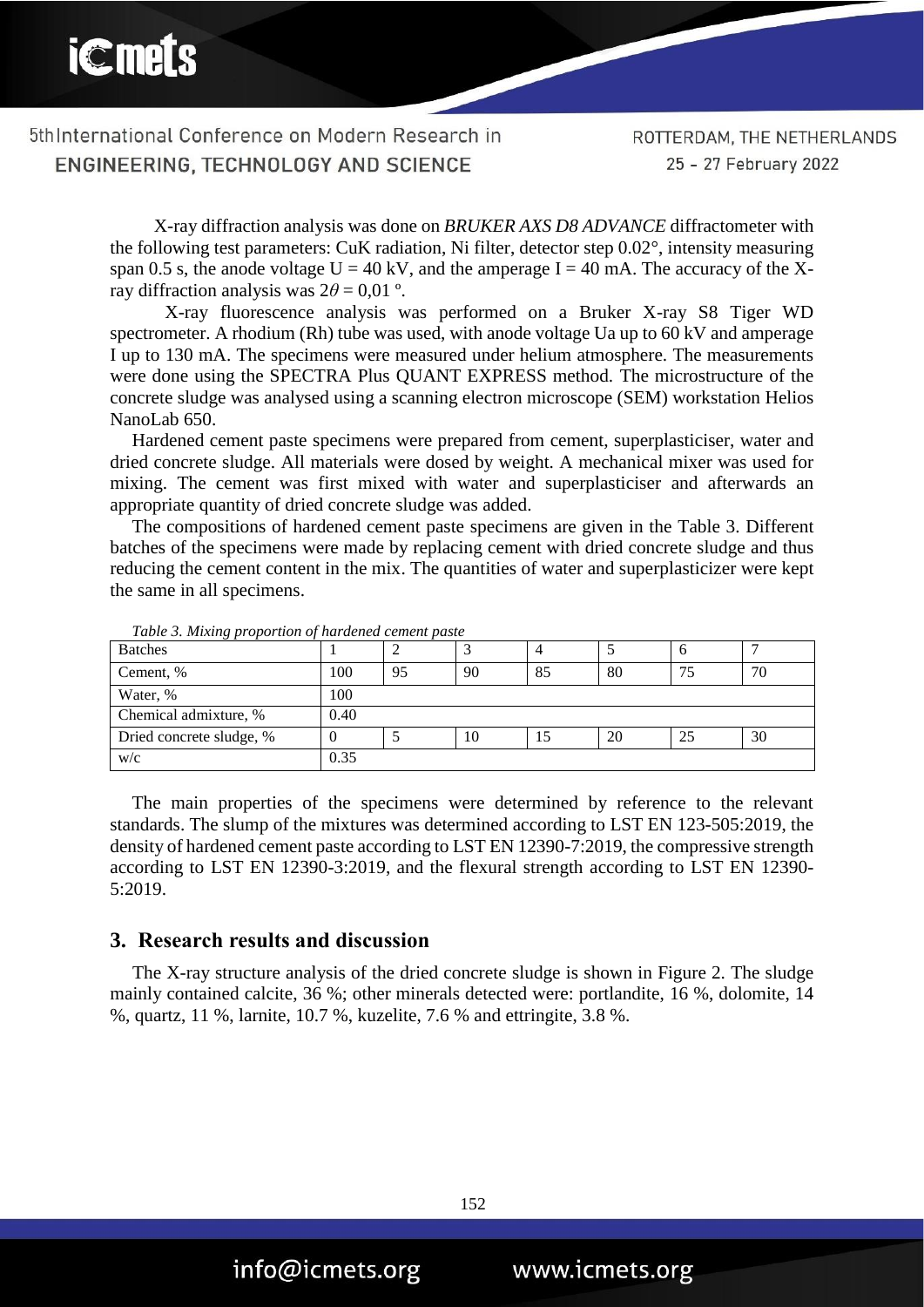ROTTERDAM, THE NETHERLANDS 25 - 27 February 2022

*Figure 2: Dried concrete sludge X-ray; C – calcite (CaCO3); P – portlandite (Ca(OH)2); D – dolomite (CaMg(CO3)2); Q – quartz (SiO2); K – kuzelite (Ca2Al(SO4)0.5(OH)6\*3H2O); E – Ca6Al2(SO4)3(OH)12\*32H2O)*



The microstructure of the dried concrete sludge is shown in Figure 3. The microstructure image obtained show that the dried concrete sludge is composed of round crystals and pentagonal plates. The pentagonal plates are portlandite crystals.





The slump flow tests of the cement paste showed an increase in the flowability of the mixes. The graphic representation of slump relationship is given in Figure 4. The slump flow increased with a higher content of dried concrete sludge replacing cement in the mix. A 53 mm increase of the slump flow was observed when 30 % of cement was replaced by dried concrete sludge. The reasons for this increase in the final diameter may be the dilution effect and a lower water absorption rate of the dried concrete washout slurry and reduced plasticizer demand in the mixture.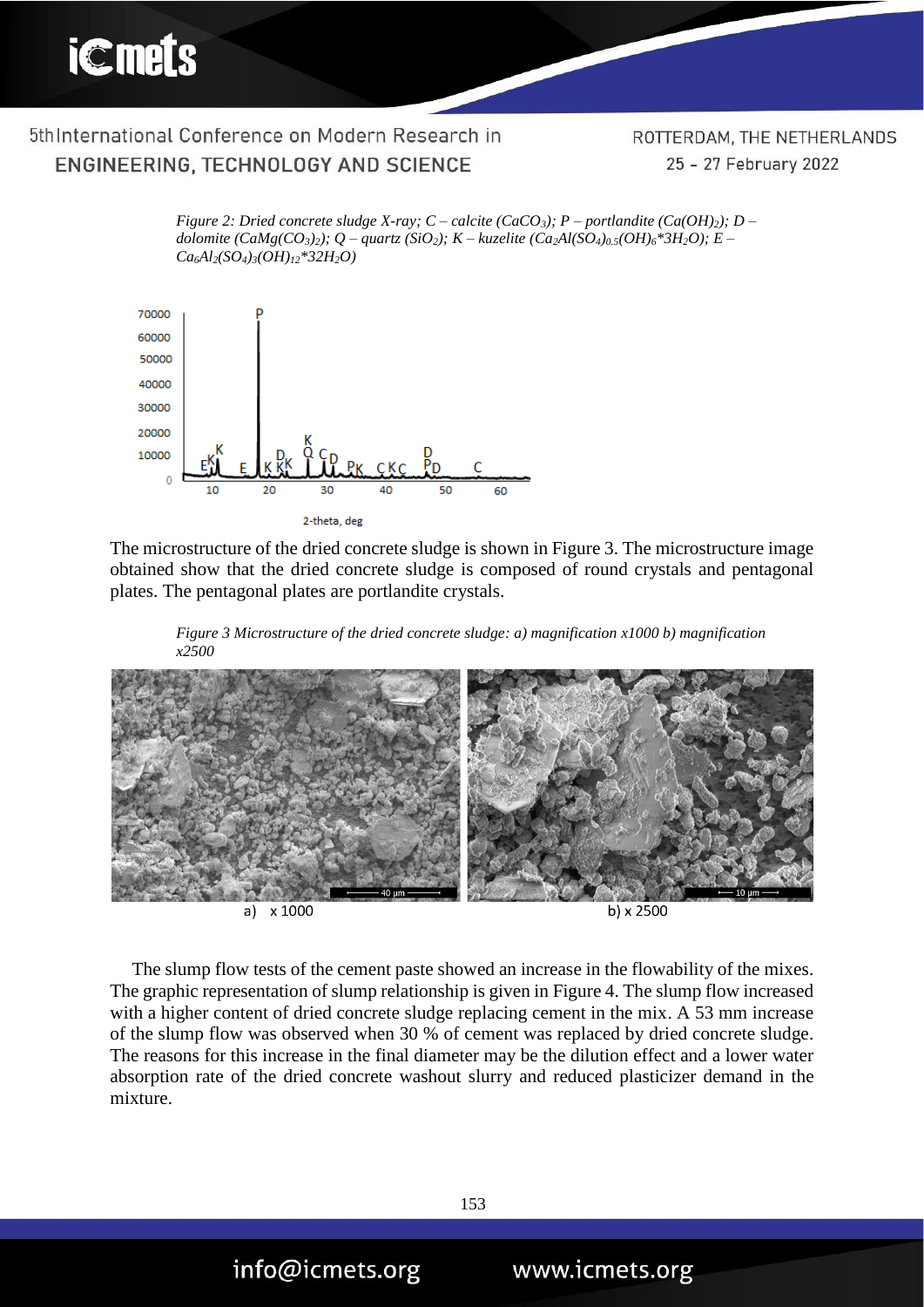ROTTERDAM, THE NETHERLANDS 25 - 27 February 2022



The density of the mixed specimens showed a tendency to decrease with increasing dried concrete sludge content. The density dependence diagram is shown in Figure 5. A decrease in density stability was observed when up to 15 % cement was replaced with dried concrete sludge. The density decreased by 12 kg/m<sup>3</sup> at 5% replacement, by 16 kg/m<sup>3</sup> at 10% replacement and by 20 kg/m<sup>3</sup> at 15 % replacement. A steeper decrease in density was observed in the specimens containing more than 15 % of dried concrete sludge, while the lowest density value of 79 kg/m<sup>3</sup> was recorded in the specimens where 30 % of cement was replaced with the sludge.



The compressive strength of the specimens was determined after 7 and 28 days of curing and the flexural strength was tested only after 28 days of curing. The strength results correlate with the obtained density results. The strength values decreased in proportion to the dried concrete sludge content in the specimens. The strength decrease, although not sharp, was already observed after 7 days with compressive strength difference of 22 % between the control specimen and the specimen with the highest content (30 %) of dried concrete sludge. The difference in strengths after the full curing period was even greater. After 28 days of curing, the



info@icmets.org

www.icmets.org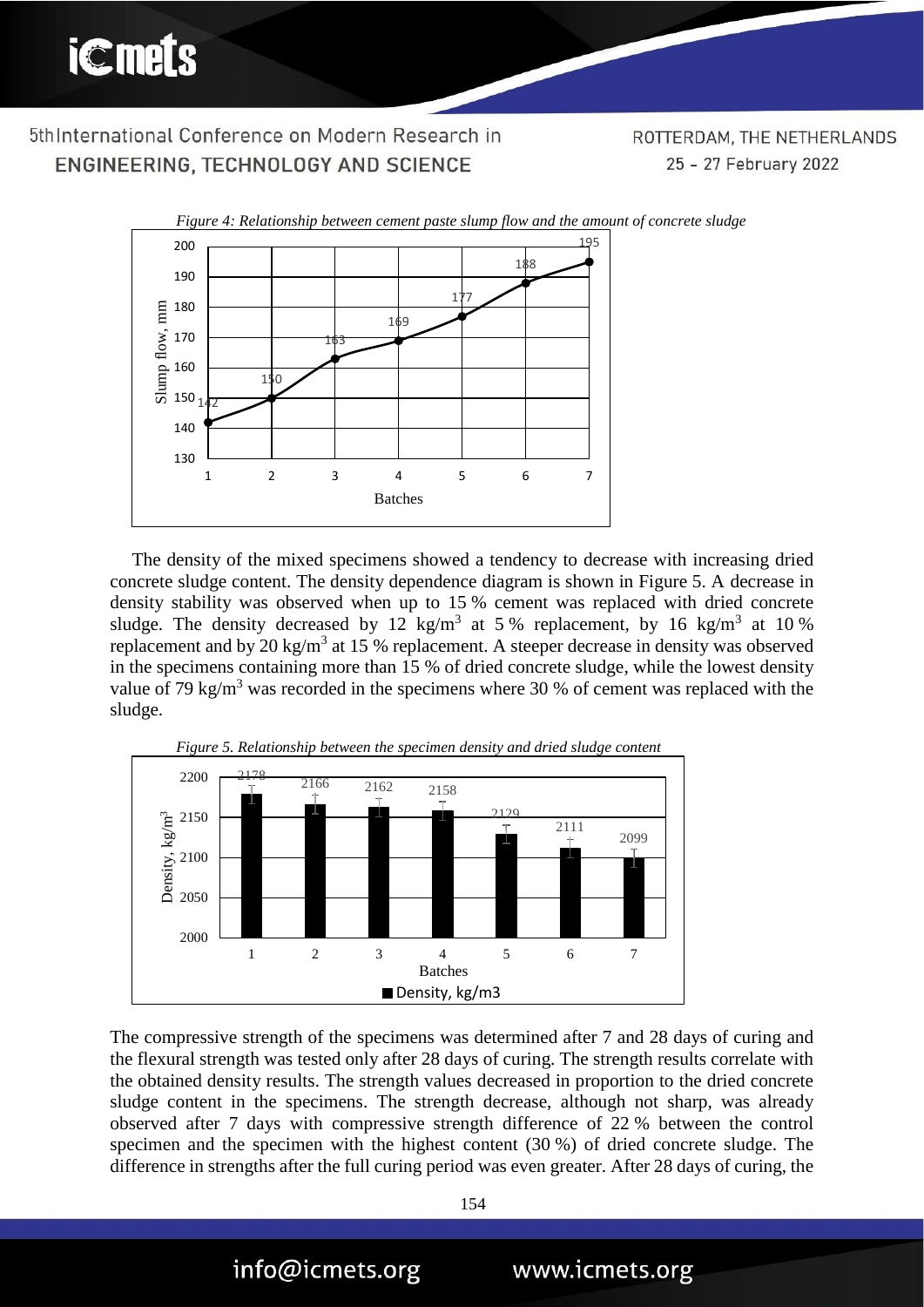ROTTERDAM, THE NETHERLANDS 25 - 27 February 2022

strength of the specimen containing 30 % of dried concrete sludge decreased by 32 %. The strength of the specimens where only 5 % of cement was replaced with sludge decreased insignificantly, only 1.4 MPa, compared to the control specimen. A 2 % decrease in flexural strength was recorded in the specimens with the lowest amount (5 %) of dried concrete sludge and a 35 % decrease was observed in the specimens where 30 % of cement was replaced with dried concrete sludge.





#### **Conclusion**

Dry concrete sludge increases the slump of cement paste. The more cement was replaced by dry concrete sludge in the mixes, the more the slump of the mixes increased. The slump from the control mixture increased by 37%.

The obtained sample density results showed that the drier concrete sludge was added to the mixes, the lower the sample density. Compared to the control sample, the densities of the samples with up to 15% cement dry concrete sludge were slightly lower. The density decreased by 12 kg/m<sup>3</sup> at 5 % replacement, by 16 kg/m<sup>3</sup> at 10 % replacement and by 20 kg/m<sup>3</sup> at 15 % replacement. A steeper decrease in density was observed in the specimens containing more than 15 % of dried concrete sludge, while the lowest density value of 79 kg/m<sup>3</sup> was recorded in the specimens where 30 % of cement was replaced with the sludge.

The strength results correlate with the obtained density results. The strength values decreased in proportion to the dried concrete sludge content in the specimens. The strength decrease, although not sharp, was already observed after 7 days, after the full curing period was even greater. After 28 days of curing, the strength of the specimen containing 30 % of dried concrete sludge decreased by 32 %. The strength of the specimens where only 5 % of cement was replaced with sludge decreased insignificantly, only 1.4 MPa. A decrease in flexural strength was recorded in all specimens, bet with the lowest amount (5 %) of dried concrete sludge, the decrease was insignificant.

The test results suggest that the replacement of cement by dried concrete sludge has a negative effect on mechanical properties of hardened cement paste. A slight strength decrease observed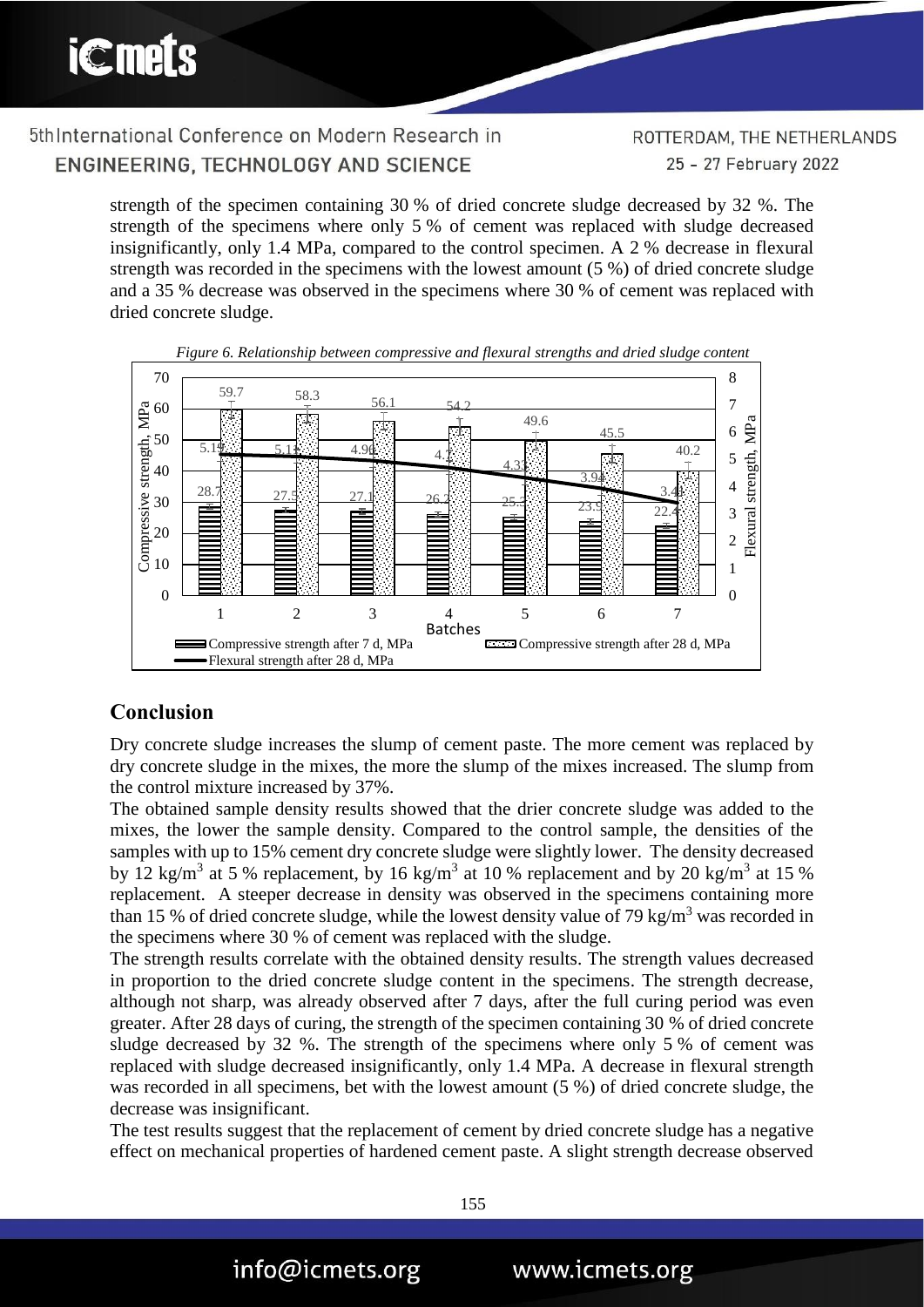in specimens where 5 % of cement was replaced with dried concrete sludge suggests that the replacement of cement at 5 % is viable.

Replacing more than 5% of the cement with dry concrete sludge starts to further deteriorate the properties of the cement stone. The slump of the cement paste is significantly reduced, which impairs the workability of the mixture. With the addition of more than 5% of dry concrete sludge, the density, compressive and flexural strength of the specimens start to decrease significantly.

#### **References**

Audo, M., Mahieux, P.Y., Turcry, P. (2016). Utilization of dry sludge from ready-mixed concrete plants as a substitute for limestone fillers. *Construction Building Materials*, vol. 112, pp. 790 – 799.

Audo, M., Mahieux, P.Y., Turcry, P., Chateau, L., Churlaud, C. (2018). Characterization of ready-mixed concrete plants dry sludge and incorporation into mortars: origin of pollutants. environmental characterization and impacts on mortars characteristics. *Journal of Cleaner Production*, vol. 183, pp. 153 – 161.

Cerema (2016). *Acceptability of Alternative Materials in Road Construction* - Deconstruction Materials

EN 12350-3:2019. Testing fresh concrete – Part 3: Vebe test.

EN 12390-3:2019. Testng hardened concrete – Part 3: Compressive strength of test specimens.

EN 12390-5:2019. Testing hardened concrete- Part 5: Flexural strength of test specimens.

EN 12390-7:2019/AC:2020. Testing hardened concrete – Part 7: Density of hardened concrete.

EN 197-1:2011. Cement – Part 1: Composition, specifications and conformity criteria for common cements.

Ferriz-Papí, J.A. (2014). Recycling of fresh concrete exceeding and wash water in concrete mixing plants. *Material Construccion*, vol. 64, pp. 1 – 9.

Ghrici, M., Kenai, S., Said-Mansour, M. (2007). Mechanical properties and durability of mortar and concrete containing natural pozzolana and limestone blended cements. *Cement and Concrete Composites*, vol. 29, pp. 542 – 549.

Gursel, A.P., Masanet, E., Horvath, A., Stadel, A. (2014). Life-cycle inventory analysis of concrete production: A critical review. *Cement & Concrete Composites*, vol. 51, pp. 38 – 48.

Hossain, U., Poon, X.D., Sun, C. (2017). Sustainable management and utilization of concrete slurry waste: a case study in Hong Kong. *Waste Manage*, vol. 61, pp. 397 – 404.